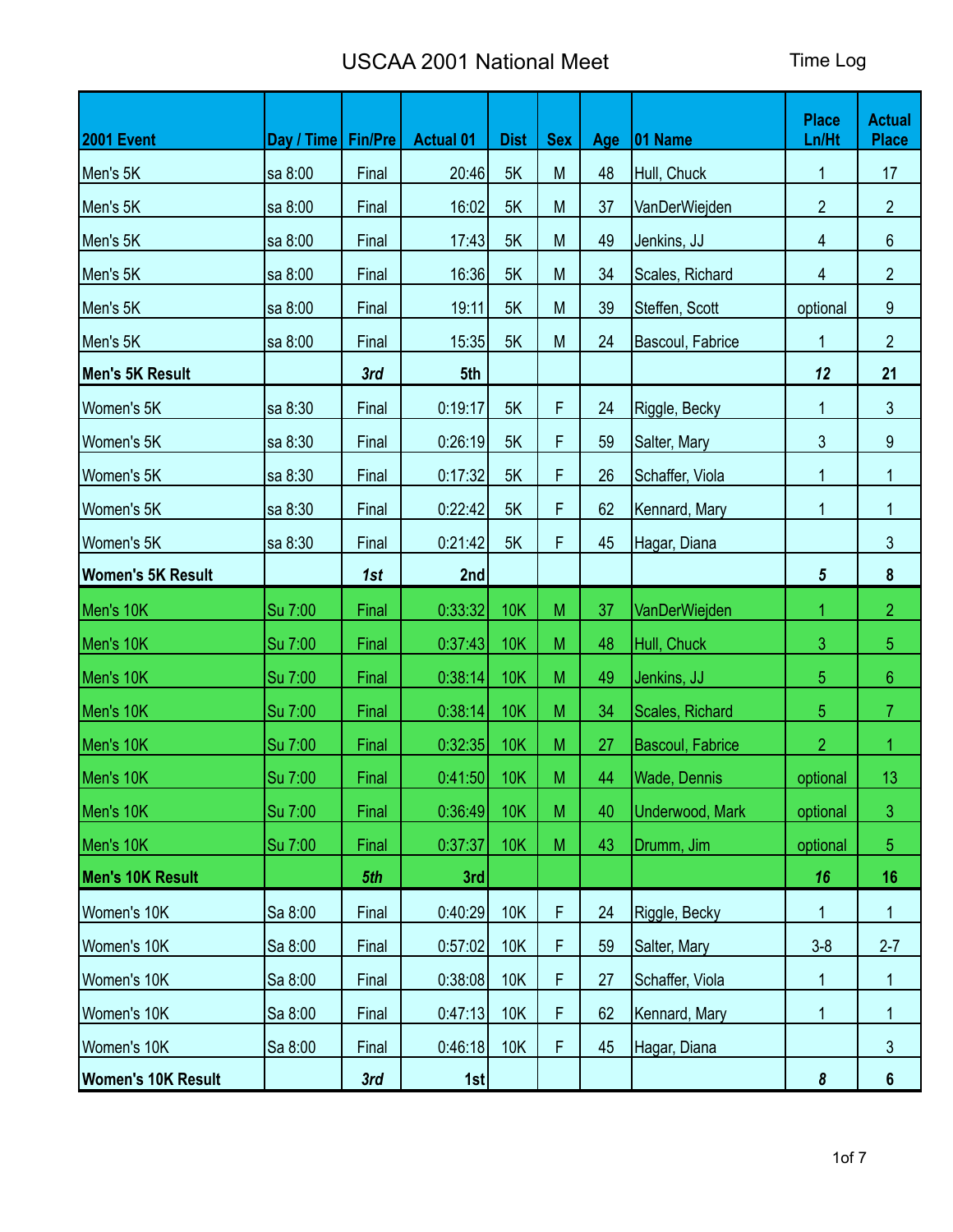| 2001 Event                      | Day / Time   Fin/Pre |        | <b>Actual 01</b> | <b>Dist</b> | <b>Sex</b> | Age         | $ 01$ Name                   | <b>Place</b><br>Ln/Ht | <b>Actual</b><br><b>Place</b> |
|---------------------------------|----------------------|--------|------------------|-------------|------------|-------------|------------------------------|-----------------------|-------------------------------|
| Host Event -3200M               | Su 11:05             | Final  |                  | 1600        | F          | Open Drop   |                              |                       |                               |
| Host Event -3200M               | Sa 8:00              | Final  |                  | 2400        | M          | 35          | Drop                         |                       |                               |
| Host Event -3200M               | Sa 8:00              | Final  |                  | 3200        | M          | Open   Drop |                              |                       |                               |
| <b>Host Event Result</b>        |                      |        |                  |             |            |             |                              |                       |                               |
| 4 x 100 Relay                   | Sa 10:10             | Prelim | 13.9             | 100         | F          | 40          | Iba, Elaine                  | 2/3                   |                               |
| 4 x 100 Relay                   | Sa 10:10             | Prelim | 12.8             | 100         | F          | Open        | Scurlock, Chepelle           | 2/3                   |                               |
| 4 x 100 Relay                   | Sa 10:10             | Prelim | 12.3             | 100         | M          | 40          | Westbrook, Paul              | 2/3                   |                               |
| 4 x 100 Relay                   | Sa 10:10             | Prelim | 11.1             | 100         | M          |             | Open Sarpong, Benjamin       | 2/3                   |                               |
| 4 x 100 Relay Pre Result        |                      |        | 50.1             |             |            |             | No min qual                  | 50.13                 | 1st                           |
| 4 x 100 Relay                   | Su 11:30             | Final  | 13.0             | 100         | F          | 40          | Iba, Elaine                  |                       |                               |
| 4 x 100 Relay                   | Su 11:30             | Final  | 12.3             | 100         | F          | Open        | Scurlock, Chepelle           |                       |                               |
| 4 x 100 Relay                   | Su 11:30             | Final  | 12.5             | 100         | M          | 40          | Westbrook, Paul              |                       |                               |
| 4 x 100 Relay                   | Su 11:30             | Final  | 10.4             | 100         | M          |             | Open Sarpong, Benjamin       |                       |                               |
| 4 x 100 Relay Result            |                      | 1st    | 48.2             |             |            |             | Official 48:17               |                       | 1st                           |
| Women's 800 Team                | Sa 10:25             | Prelim | 02:46.0          | 800         | F          |             | Open   Harvey, Laura         | 2/3                   | 2:46.13                       |
| Women's 800 Team                | Sa 10:25             | Prelim | 02:44.9          | 800         | F          |             | Open Morse, Kathy            | 2/3                   | 2:44.91                       |
| <b>Women's 800 Pre Results</b>  |                      |        | 05:30.9          |             |            |             | 5:50 min                     | 5:31.04               | 5th                           |
| Women's 800 Team                | Su 11:40             | Final  | 02:40.4          | 800         | F          |             | Open   Riggle, Becky         |                       | 2:40.44                       |
| Women's 800 Team                | Su 11:40             | Final  | 02:38.4          | 800         | F          |             | Open Morse, Kathy            |                       | 2:38.43                       |
| <b>Women's 800 Results</b>      |                      | 3rd    | 5:18.8           |             |            |             | Official 5:18.87             |                       | 5th                           |
| SubMaster Dist Relay            | Sa 10:55             | Final  | 02:07.4          | 800         | M          | 30          | Wu, Sam                      | 2/3                   |                               |
| SubMaster Dist Relay            | Sa 10:55             | Final  | 01:05.4          | 400         | F          | 30          | Toliver, Robin               | 2/3                   |                               |
| <b>SubMaster Dist Relay</b>     | Sa 10:55             | Final  | 03:23.9          | 1200        | M          | 35          | Luo, Luke                    | 2/3                   |                               |
| <b>SubMaster Dist Relay</b>     | Sa 10:55             | Final  | 04:41.4          | 1600        | M          | 35          | VanDerWiejden                | 2/3                   |                               |
| <b>SubMaster Dist Pre Final</b> |                      | 4th    | 11:18.1          |             |            |             | <b>Official 11:18.11</b>     |                       | 2nd                           |
| 3 Lap Sprint                    | Sa 11:25             | Prelim | 30.1             | 200         | F          |             | Open   Lowery, Sonya         | 2/3                   |                               |
| 3 Lap Sprint                    | Sa 11:25             | Prelim | 26.0             | 200         | M          |             | Open Hogg, Geoff             | 2/3                   |                               |
| 3 Lap Sprint                    | Sa 11:25             | Prelim | 54.6             | 400         | M          |             | Open Arana, Manolo           | 2/3                   |                               |
| 3 Lap Sprint                    | Sa 11:25             | Prelim | 50.9             | 400         | M          |             | Open   Thomas, Marlon<br>2/3 |                       |                               |
| 3 Lap Sprint Pre Result         |                      | 5th    | 2:41.7           |             |            |             | $2:50$ min                   | 2:41.72               | 5th                           |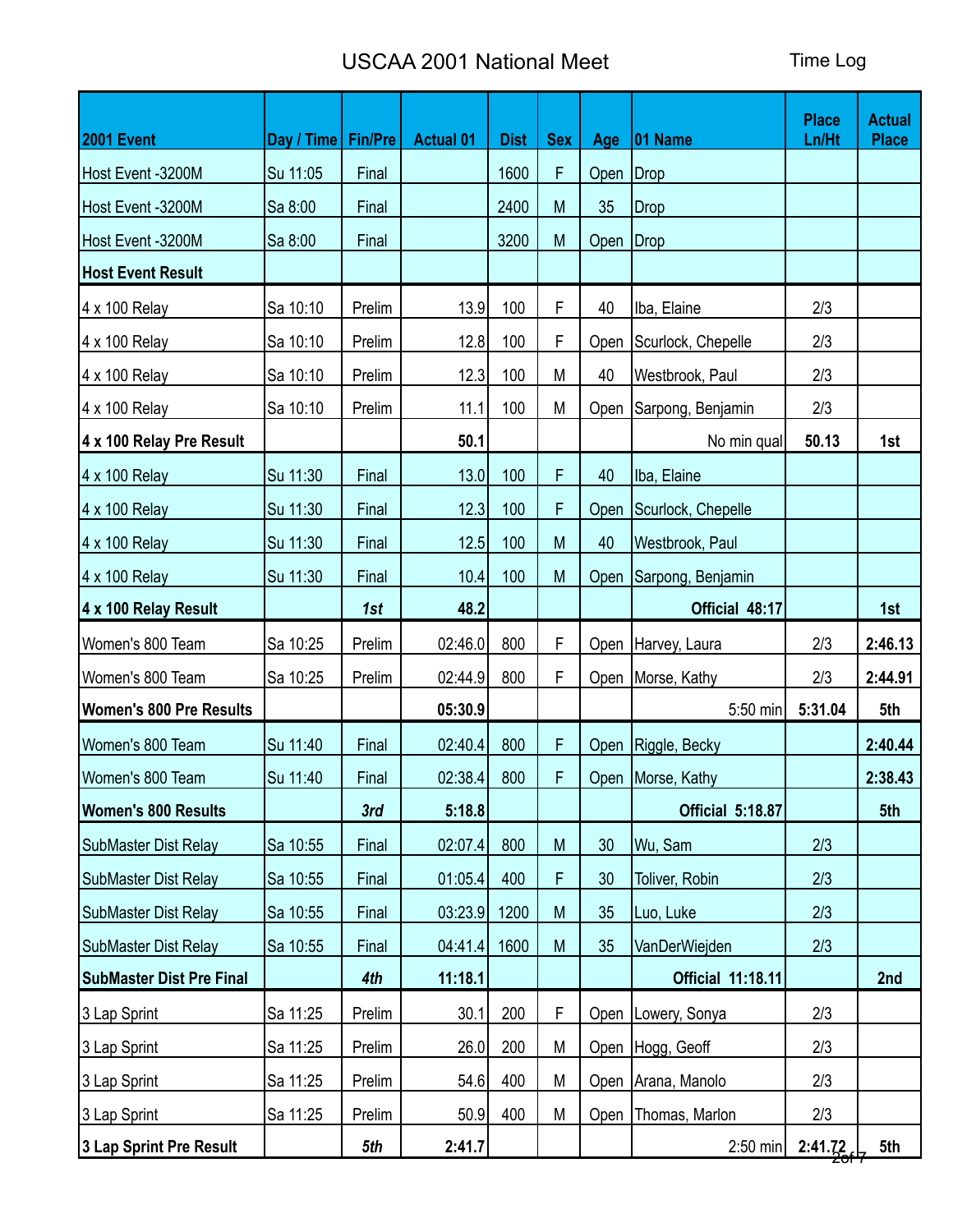| 2001 Event                    | Day / Time   Fin/Pre |        | <b>Actual 01</b> | <b>Dist</b> | <b>Sex</b> | Age         | $ 01$ Name              | <b>Place</b><br>Ln/Ht | <b>Actual</b><br><b>Place</b> |
|-------------------------------|----------------------|--------|------------------|-------------|------------|-------------|-------------------------|-----------------------|-------------------------------|
| 3 Lap Sprint                  | Sa 11:25             | Final  | 28.2             | 200         | F          | Open        | Iba, Elaine             |                       |                               |
| 3 Lap Sprint                  | Sa 11:25             | Final  | 23.4             | 200         | M          |             | Open Sarpong, Benjamin  |                       |                               |
| 3 Lap Sprint                  | Sa 11:25             | Final  | 51.9             | 400         | M          |             | Open   Grant, Chris     |                       |                               |
| 3 Lap Sprint                  | Sa 11:25             | Final  | 48.9             | 400         | M          |             | Open   Thomas, Marlon   |                       |                               |
| 3 Lap Sprint Result           |                      | 2nd    | 2:32.4           |             |            |             | <b>Official 2:32.46</b> |                       | 1st                           |
| <b>Executive Relay</b>        | Sa 11:35             | Prelim | 02:53.9          | 800         | F          | 30          | Alessandra, Lita        | 1/4                   |                               |
| <b>Executive Relay</b>        | Sa 11:35             | Prelim | 01:01.4          | 400         | M          | 30          | Newberg, Tim            | 1/4                   |                               |
| <b>Executive Relay</b>        | Sa 11:35             | Prelim | 02:23.5          | 800         | M          | 30          | Smith, Steve            | 1/4                   |                               |
| <b>Executive Relay</b>        | Sa 11:35             | Prelim | 05:35.6          | 1600        | M          | 30          | Wade, Dennis            | 1/4                   |                               |
| <b>Exec Relay Pre Result</b>  |                      | 9th    | 11:54.4          |             |            |             |                         | 11:54.43              | 4th                           |
| <b>Executive Relay</b>        | Su 12:20             | Final  | 02:31.2          | 800         | F          | 30          | Alessandra, Lita        |                       |                               |
| <b>Executive Relay</b>        | Su 12:20             | Final  | 54.9             | 400         | M          | 30          | Boedecker, Steven       |                       |                               |
| <b>Executive Relay</b>        | Su 12:20             | Final  | 02:08.3          | 800         | M          | 30          | Wu, Sam                 |                       |                               |
| <b>Executive Relay</b>        | Su 12:20             | Final  | 04:56.1          | 1600        | M          | 30          | Scales, Richard         |                       |                               |
| <b>Executive Relay Result</b> |                      | 4th    | 10:30.5          |             |            |             | <b>Official 10:30.6</b> |                       | 2nd                           |
| 4 x 200 Relay                 | Sa 12:05             | Prelim | 26.4             | 200         | M          | 40          | Hurndon, James          |                       |                               |
| 4 x 200 Relay                 | Sa 12:05             | Prelim | 26.9             | 200         | M          | 50          | Johnson, Bo             |                       |                               |
| 4 x 200 Relay                 | Sa 12:05             | Prelim | 29.3             | 200         | F          |             | Open Gordon, Mariquita  |                       |                               |
| 4 x 200 Relay                 | Sa 12:05             | Prelim | 25.0             | 200         | M          |             | Open   Lowe, Breck      |                       |                               |
| 4 x 200 Relay Pre Result      |                      | 5th    | 1:47.6           |             |            |             | $1:58$ min              | 1:47.64               | 6th                           |
| 4 x 200 Relay                 | Su 12:50             | Final  | 24.3             | 200         | M          | 40          | Elliott, Mike           |                       |                               |
| 4 x 200 Relay                 | Su 12:50             | Final  | 30.3             | 200         | M          | 50          | Deatherage, Tony        |                       |                               |
| 4 x 200 Relay                 | Su 12:50             | Final  | 27.5             | 200         | F          |             | Open Scurlock, Chepelle |                       |                               |
| 4 x 200 Relay                 | Su 12:50             | Final  | 21.4             | 200         | M          | Open        | Thomas, Marlon          |                       |                               |
| 4 x 200 Relay Result          |                      | 2nd    | 01:43.5          |             |            |             | <b>Official 1:43.48</b> |                       | 2nd                           |
| Men's Mile Team               | Sa 12:45             | Prelim |                  | 1600        | M          | Open   Drop |                         |                       |                               |
| Men's Mile Team               | Sa 12:45             | Prelim |                  | 1600        | M          | Open   Drop |                         |                       |                               |
| Men's Mile Pre Results        |                      |        |                  |             |            |             |                         |                       |                               |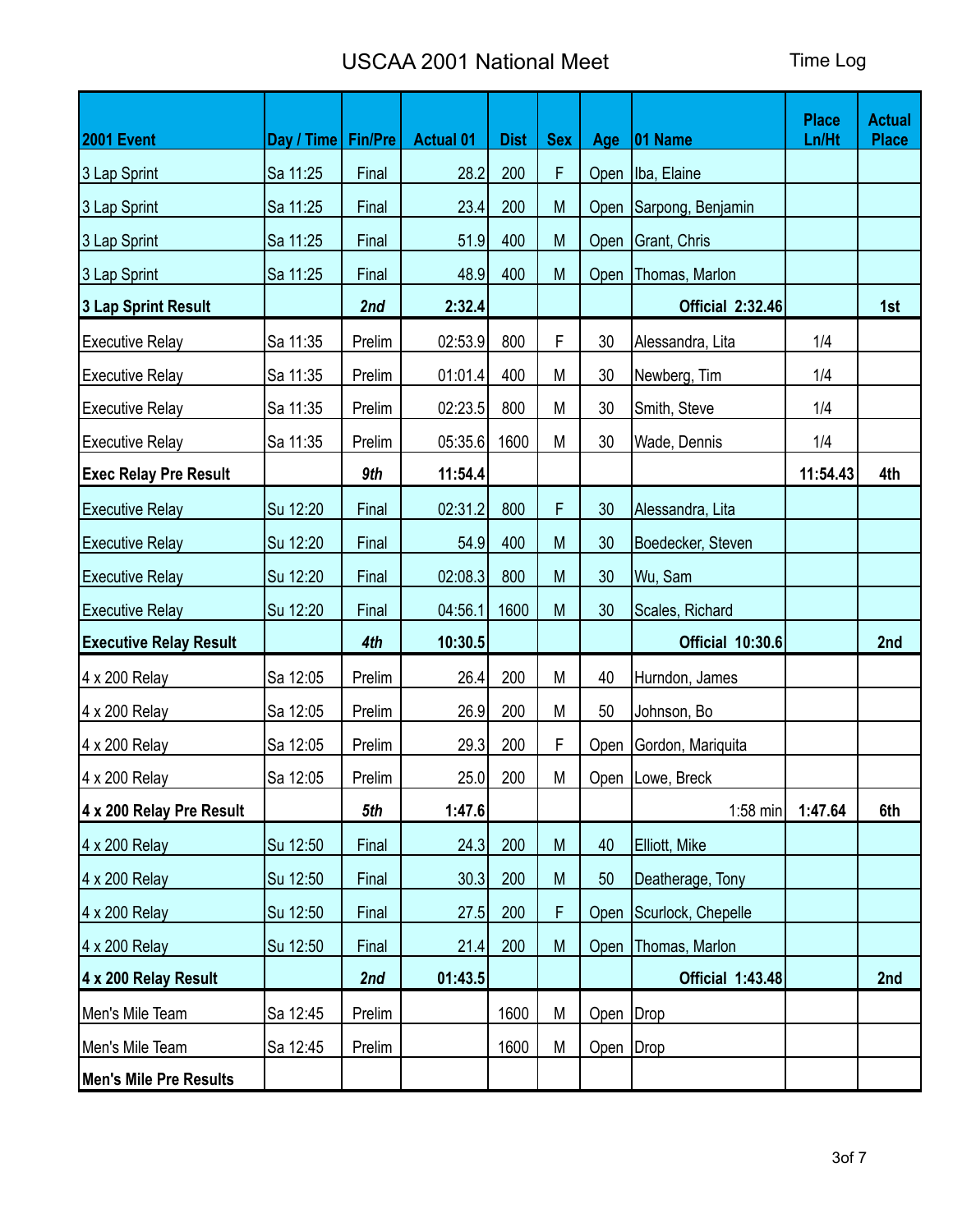| 2001 Event                       | Day / Time   Fin/Pre |        | <b>Actual 01</b> | <b>Dist</b>      | <b>Sex</b> | Age         | $ 01$ Name              | <b>Place</b><br>Ln/Ht | <b>Actual</b><br><b>Place</b> |
|----------------------------------|----------------------|--------|------------------|------------------|------------|-------------|-------------------------|-----------------------|-------------------------------|
| Men's Mile Team                  | Sa 12:45             | Final  |                  | 1600             | M          | Open   Drop |                         |                       |                               |
| Men's Mile Team                  | Sa 12:45             | Final  |                  | 1600             | M          | Open Drop   |                         |                       |                               |
| Men's Mile Results               |                      |        |                  |                  |            |             | 9:50 min                |                       |                               |
| Senior's Relay                   | Sa 1:05              | Prelim | 1:09.5           | 400              | M          | 50          | King, Rio               | 1/5                   |                               |
| Senior's Relay                   | Sa 1:05              | Prelim | 44.4             | 200              | F          | 50          | Salter, Mary            | 1/5                   |                               |
| Senior's Relay                   | Sa 1:05              | Prelim | 1:48.8           | 600              | M          | 50          | McGehee, John           | 1/5                   |                               |
| Senior's Relay                   | Sa 1:05              | Prelim | 1:12.8           | 400              | M          | 50          | Deatherage, Tony        | 1/5                   |                               |
| Senior's Relay Pre Result        |                      | 8th    | 4:55.5           |                  |            |             | 5:25 min                | 4:55.61               | 7th                           |
| Senior's Relay                   | Su 2:00              | Final  | 1:07.6           | 400              | M          | 50          | King, Rio               |                       |                               |
| Senior's Relay                   | Su 2:00              | Final  | 37.9             | 200              | F          | 50          | Kennard, Mary           |                       |                               |
| Senior's Relay                   | Su 2:00              | Final  | 1:38.1           | 600              | M          | 50          | McGehee, John           |                       |                               |
| Senior's Relay                   | Su 2:00              | Final  | 1:10.1           | 400              | M          | 50          | Vanbesien, Bies         |                       |                               |
| Senior's Relay Result            |                      | 4th    | 4:33.7           |                  |            |             | <b>Official 4:33.71</b> |                       | 5th                           |
| Women's Relay                    | Sa 1:25              | Prelim | 2:48.0           | 800              | F          |             | Open   Harvey, Laura    | 1/3                   |                               |
| Women's Relay                    | Sa 1:25              | Prelim | 1:12.9           | 400              | F          | 40          | Samilton, Cynthia       | 1/3                   |                               |
| Women's Relay                    | Sa 1:25              | Prelim | 1:10.5           | 400              | F          | Open        | Toliver, Robin          | 1/3                   |                               |
| <b>Women's Rly Pre Result</b>    |                      | 6th    |                  | $5:11.4$ age tot | $= 90$     | 105         | 5:40 min                | 5:11.49               | 4th                           |
| Women's Relay                    | Su 2:20              | Final  | 2:22.5           | 800              | F          |             | Open Scaffer, Viola     |                       |                               |
| Women's Relay                    | Su 2:20              | Final  | 1:10.3           | 400              | F          | 40          | Samilton, Cynthia       |                       |                               |
| <b>Women's Relay</b>             | Su 2:20              | Final  | 1:00.4           | 400              | F          |             | Open Scurlock, Chepelle |                       |                               |
| <b>Women's Relay Result</b>      |                      | 3rd    | 4:33.2           | age tot          | $=90$      |             | <b>Official 4:33.26</b> |                       | 2nd                           |
| <b>Submasters Sprint</b>         | Sa 1:45              | Prelim | 29.3             | 200              | F          | 30          | Gordon, Mariquita       | 2/3                   |                               |
| <b>Submasters Sprint</b>         | Sa 1:45              | Prelim | 27.6             | 200              | M          | 35          | Wight, Randy            | 2/3                   |                               |
| <b>Submasters Sprint</b>         | Sa 1:45              | Prelim | 57.3             | 400              | M          | 30          | Newberg, Tim            | 2/3                   |                               |
| <b>Submasters Sprint</b>         | Sa 1:45              | Prelim | 2:17.8           | 800              | M          | 35          | DeSosa, Dave            | 2/3                   |                               |
| <b>Submast Sprint Pre Result</b> |                      | 5th    | 4:12.0           |                  |            |             | 4:30 min                | 4:12.01               | 5th                           |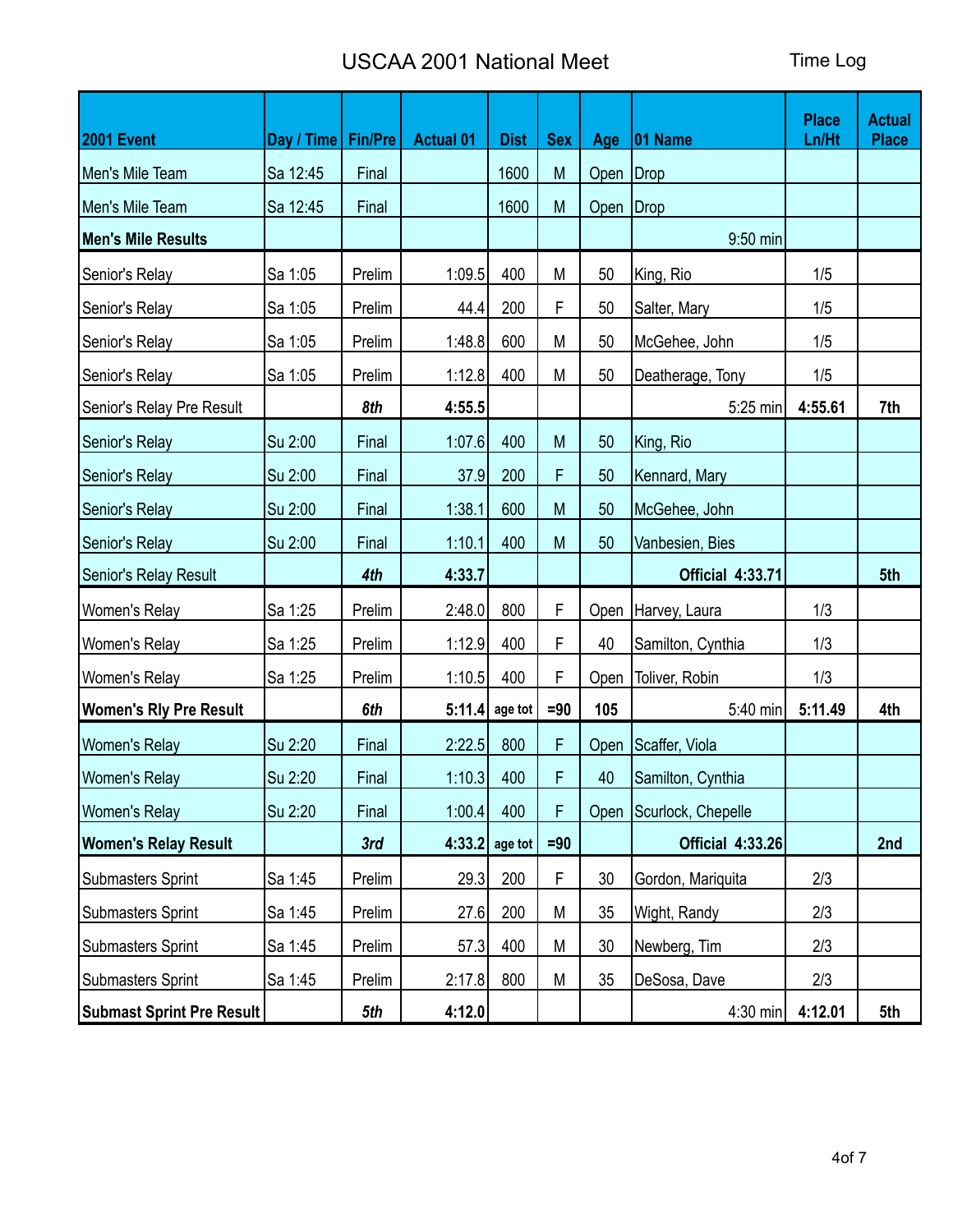| <b>2001 Event</b>               | Day / Time   Fin/Pre |        | <b>Actual 01</b> | <b>Dist</b> | <b>Sex</b> | Age  | $ 01$ Name               | <b>Place</b><br>Ln/Ht | <b>Actual</b><br><b>Place</b> |
|---------------------------------|----------------------|--------|------------------|-------------|------------|------|--------------------------|-----------------------|-------------------------------|
| <b>Submasters Sprint</b>        | Su 2:30              | Final  | 28.95            | 200         | F          | 30   | Gordon, Mariquita        |                       |                               |
| <b>Submasters Sprint</b>        | Su 2:30              | Final  | 24.05            | 200         | M          | 35   | Elliott, Mike            |                       |                               |
| <b>Submasters Sprint</b>        | Su 2:30              | Final  | 52.5             | 400         | M          | 30   | Grant, Chris             |                       |                               |
| <b>Submasters Sprint</b>        | Su 2:30              | Final  | 2:02.8           | 800         | M          | 35   | Luo, Luke                |                       |                               |
| <b>Submast Sprint Result</b>    |                      | 2nd    | 3:48.3           |             |            |      | <b>Official 3:48.30</b>  |                       | 1st                           |
| <b>Presidents Relay</b>         | Su 3:00              | Final  | 2:34.9           | 800         | M          | 40   | Vanbesien, Bies          |                       |                               |
| Presidents Relay                | Su 3:00              | Final  | 1:19.7           | 400         | M          | 40   | Gentry, Tom              |                       |                               |
| Presidents Relay                | Su 3:00              | Final  | 2:21.9           | 800         | M          | 40   | Bonner, Brian            |                       |                               |
| <b>Pres Relay Result</b>        |                      | 3rd    | 6:16.5           |             |            |      | <b>Official 6:16.53</b>  |                       | 4th                           |
| <b>Pyramid Relay</b>            | Sa 1:55              | Prelim | 1:08.9           | 400         | F          | Open | Morse, Kathy             | 2/4                   |                               |
| Pyramid Relay                   | Sa 1:55              | Prelim | 2:19.8           | 800         | M          | Open | Sucher, Brad             | 2/4                   |                               |
| Pyramid Relay                   | Sa 1:55              | Prelim | 3:42.1           | 1200        | M          | Open | Underwood, Mark          | 2/4                   |                               |
| <b>Pyramid Relay</b>            | Sa 1:55              | Prelim | 2:27.5           | 800         | M          |      | Open   Lambert, Tony     | 2/4                   |                               |
| <b>Pyramid Relay</b>            | Sa 1:55              | Prelim | 1:04.7           | 400         | F          |      | Open Stark, Kelly        | 2/4                   |                               |
| Pyramid Relay                   |                      | 7th    | 10:43.1          |             |            |      | 10:35 min   10:43.16     |                       | 5th                           |
| Pyramid Relay                   | Su 4:15              | Final  | 1:08.12          | 400         | F          | Open | Toliver, Robin           |                       |                               |
| Pyramid Relay                   | Su 4:15              | Final  | 2:07.92          | 800         | M          | Open | Lambert, Tony            |                       |                               |
| Pyramid Relay                   | Su 4:15              | Final  | 3:35.10          | 1200        | ${\sf M}$  |      | Open Smith, Steve        |                       |                               |
| Pyramid Relay                   | Su 4:15              | Final  | 2:11.74          | 800         | M          |      | Open   Wu, Sam           |                       |                               |
| Pyramid Relay                   | Su 4:15              | Final  | 1:12.42          | 400         | F          |      | Open Stark, Kelly        |                       |                               |
| <b>Pyramid Relay</b>            |                      | 5th    | 10:15.20         |             |            |      | <b>Official 10:15.26</b> |                       | 6th                           |
| Masters Relay                   | Sa 2:35              | Prelim | 2:31.0           | 800         | М          | 40   | Wade, Dennis             | 1/4                   |                               |
| Masters Relay                   | Sa 2:35              | Prelim | 1:03.7           | 400         | M          | 40   | DeLaCruz, Joe            | 1/4                   |                               |
| <b>Masters Relay</b>            | Sa 2:35              | Prelim | 2:23.2           | 800         | M          | 40   | Drumm, Jim               | 1/4                   |                               |
| <b>Masters Relay</b>            | Sa 2:35              | Prelim | 32.9             | 200         | F          | 40   | Samilton, Cynthia        | 1/4                   |                               |
| Masters Relay                   | Sa 2:35              | Prelim | 29.9             | 200         | M          | 50   | Deatherage, Tony         | 1/4                   |                               |
| <b>Masters Relay Pre Result</b> |                      | 8th    | 7:00.7           |             |            |      | 7:37 min                 | 7:00.70               | 5th                           |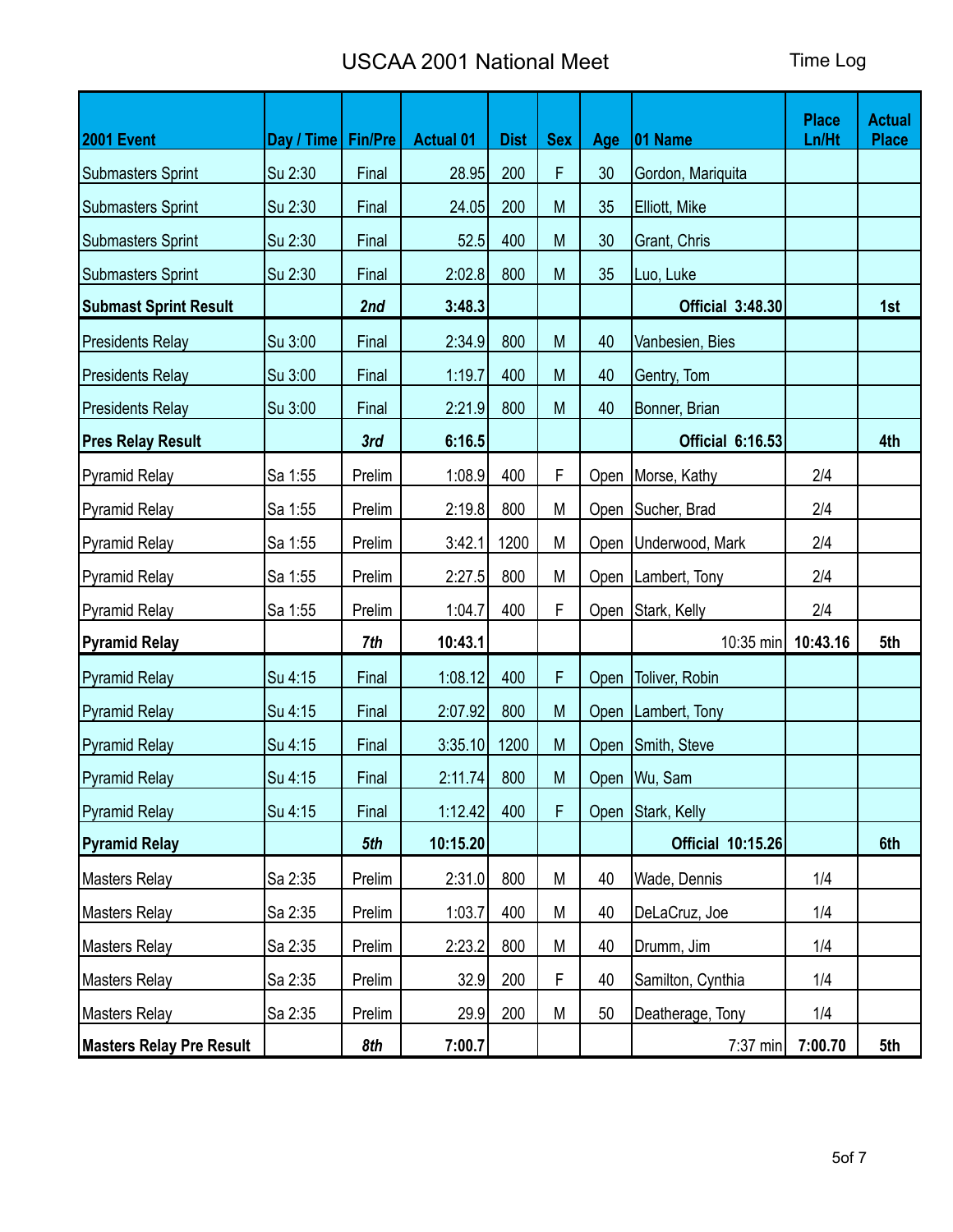| <b>2001 Event</b>              | Day / Time   Fin/Pre |        | <b>Actual 01</b> | <b>Dist</b> | <b>Sex</b> | Age  | $ 01$ Name               | <b>Place</b><br>Ln/Ht | <b>Actual</b><br><b>Place</b> |
|--------------------------------|----------------------|--------|------------------|-------------|------------|------|--------------------------|-----------------------|-------------------------------|
| <b>Masters Relay</b>           | Su 4:45              | Final  | 2:16.8           | 800         | M          | 40   | Jenkins, JJ              |                       |                               |
| <b>Masters Relay</b>           | Su 4:45              | Final  | 56.2             | 400         | M          | 40   | DeLaCruz, Joe            |                       |                               |
| <b>Masters Relay</b>           | Su 4:45              | Final  | 2:06.0           | 800         | M          | 40   | DeSosa, Dave             |                       |                               |
| <b>Masters Relay</b>           | Su 4:45              | Final  | 28.9             | 200         | F.         | 40   | Alessandra, Lita         |                       |                               |
| <b>Masters Relay</b>           | Su 4:45              | Final  | 27.8             | 200         | M          | 50   | McGehee, John            |                       |                               |
| <b>Masters Relay Result</b>    |                      | 4th    | 6:15.7           |             |            |      | <b>Official 6:15.69</b>  |                       | 1st                           |
| <b>Distance Relay</b>          | Sa 3:30              | Final  | 6:38.4           | 1600        | F          |      | Open   Hagar, Diana      |                       |                               |
| Distance Relay                 | Sa 3:30              | Final  | 2:19.1           | 800         | M          |      | Open Smith, Steve        |                       |                               |
| <b>Distance Relay</b>          | Sa 3:30              | Final  | 5:09.3           | 1600        | M          | 40   | Drumm, Jim               |                       |                               |
| <b>Distance Relay</b>          | Sa 3:30              | Final  | 5:02.8           | 1600        | M          |      | Open Underwood, Mark     |                       |                               |
| <b>Distance Relay</b>          | Sa 3:30              | Final  | 12:22.6          | 3200        | M          |      | Open   Lambert, Tony     |                       |                               |
| <b>Distance Relay Result</b>   |                      | 7th    | 31:32.2          |             |            |      | <b>Official 31:32.22</b> |                       | 6th                           |
| <b>Sprint Relay</b>            | Sa 3:45              | Prelim | 29.9             | 200         | F          | Open | Toliver, Robin           | 2/3                   |                               |
| <b>Sprint Relay</b>            | Sa 3:45              | Prelim | 29.7             | 200         | F          |      | Open   Lowery, Sonya     | 2/3                   |                               |
| <b>Sprint Relay</b>            | Sa 3:45              | Prelim | 57.9             | 400         | М          |      | Open   Lowe, Breck       | 2/3                   |                               |
| <b>Sprint Relay</b>            | Sa 3:45              | Prelim | 53.9             | 400         | M          |      | Open   Grant, Chris      | 2/3                   |                               |
| <b>Sprint Relay</b>            | Sa 3:45              | Prelim | 25.8             | 200         | М          | 40   | Hurndon, James           | 2/3                   |                               |
| <b>Sprint Relay</b>            | Sa 3:45              | Prelim | 25.6             | 200         | M          |      | Open   Hogg, Geoff       | 2/3                   |                               |
| <b>Sprint Relay Pre Result</b> |                      | 6th    | 3:42.8           |             |            |      | 3:46 min                 | 3:42.79               | 5th                           |
| <b>Sprint Relay</b>            | Su 5:10              | Final  | 29.6             | 200         | F          |      | Open Gordon, Mariquita   |                       |                               |
| <b>Sprint Relay</b>            | Su 5:10              | Final  | 27.0             | 200         | F          |      | Open Stark, Kelly        |                       |                               |
| <b>Sprint Relay</b>            | Su 5:10              | Final  | 53.4             | 400         | M          |      | Open Arana, Manolo       |                       |                               |
| <b>Sprint Relay</b>            | Su 5:10              | Final  | 48.6             | 400         | M          | Open | Thomas, Marlon           |                       |                               |
| <b>Sprint Relay</b>            | Su 5:10              | Final  | 24.6             | 200         | M          | 40   | Westbrook, Paul          |                       |                               |
| <b>Sprint Relay</b>            | Su 5:10              | Final  | 23.4             | 200         | M          |      | Open Sarpong, Benjamin   |                       |                               |
| <b>Sprint Relay Result</b>     |                      | 2nd    | 3:26.6           |             |            |      | Official 3:26.69         |                       | 1st                           |
| Team Jump (High)               | Sa 10:00             | Final  | 757              |             | F          | 41   | Alessandra, Lita         | 4'2"                  |                               |
| Team Jump (High)               | Sa 10:00             | Final  | 787              |             | F          | 40   | Iba, Elaine              | 4' 4"                 |                               |
| Team Jump (High)               | Sa 10:00             | Final  |                  |             |            |      |                          |                       |                               |
| Team Jump (Long)               | Su 10:45             | Final  | 697              |             | F          | 41   | Alessandra, Lita         | 12-8 3/4<br>ᡂ᠇        |                               |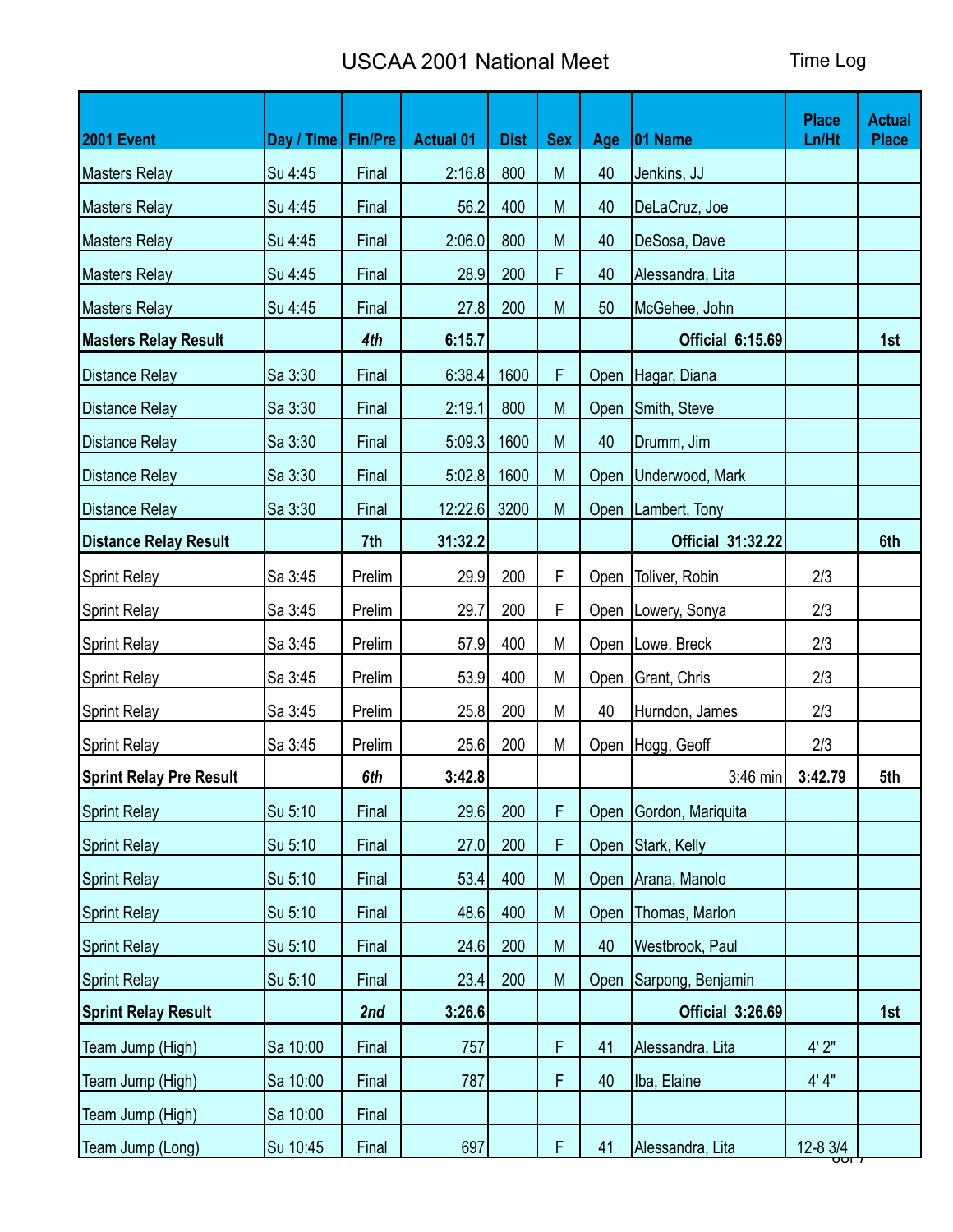| <b>2001 Event</b>         | Day / Time | <b>Fin/Pre</b> | <b>Actual 01</b> | <b>Dist</b> | <b>Sex</b> | Age | 01 Name          | <b>Place</b><br>Ln/Ht | <b>Actual</b><br><b>Place</b> |
|---------------------------|------------|----------------|------------------|-------------|------------|-----|------------------|-----------------------|-------------------------------|
| Team Jump (Long)          | Su 10:45   | Final          | 873              |             | F          | 40  | Iba, Elaine      | 15-11 1/4             |                               |
| Team Jump (Long)          | Su 10:45   | Final          |                  |             |            |     |                  |                       |                               |
| <b>Team Jump Result</b>   |            | 5th            | 3114             |             |            |     |                  |                       | 3rd                           |
| <b>Team Throw Discus</b>  | Sa 12:30   | Final          | 582              |             | M          | 46  | Lewis, Lonnie    | $112 - 6$             |                               |
| <b>Team Throw Discus</b>  | Sa 12:30   | Final          | 608              |             | M          | 36  | Rothenbury, Dave | $131 - 6$             |                               |
| <b>Team Throw Discus</b>  | Sa 12:30   | Final          |                  |             |            |     |                  |                       |                               |
| <b>Team Throw Shotput</b> | Su 12:15   | Final          | 887              |             | M          | 46  | Lewis, Lonnie    | 43-9 1/4              |                               |
| <b>Team Throw Shotput</b> | Su 12:15   | Final          | 613              |             | M          | 36  | Rothenbury, Dave | $37 - 21/2$           |                               |
| <b>Team Throw Shotput</b> | Su 12:15   | Final          |                  |             |            |     |                  |                       |                               |
| <b>Team Throw Result</b>  |            | 5th            | 2690             |             |            |     |                  |                       | 3rd                           |
|                           |            |                |                  |             |            |     |                  |                       |                               |